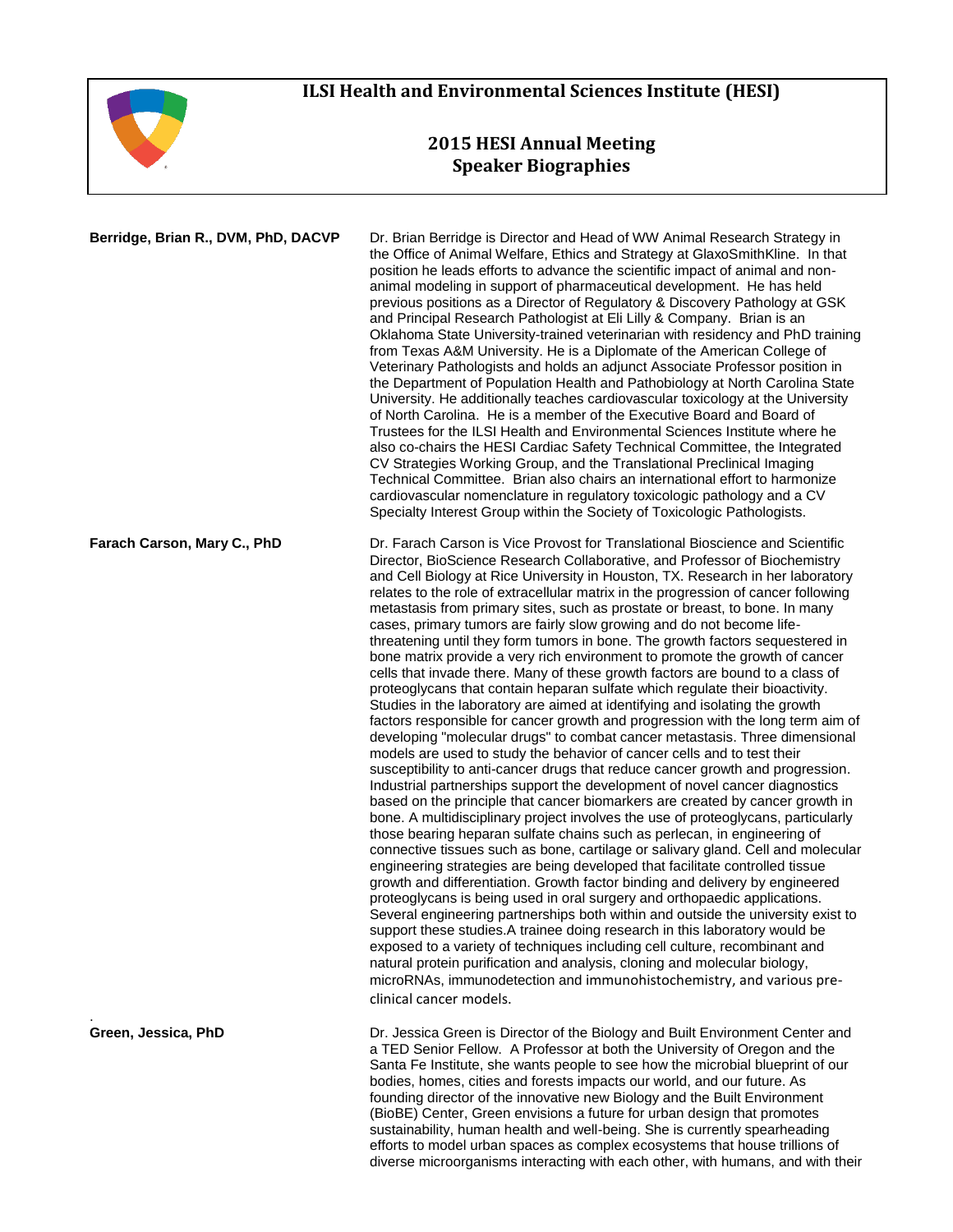environment. She calls it, the "built environment microbiome." Dr. Green is internationally recognized for highly cited publications in Nature, Science, and the Proceedings of the National Academy of Sciences. Her research has been featured in Discover, Scientific American, the Boston Globe, and she was selected for the 2012 Portland Monthly Brainstorm award (one of eight "innovators changing our world"). She was a National Science Foundation bioinformatics postdoctoral fellow, completed a PhD in nuclear engineering at UC Berkeley, and earned a BS in civil and environmental engineering at UCLA.

**Kelemu, Segenet** Dr Segenet Kelemu is the fourth Director General of the International Centre for Insect Physiology and Ecology (*icipe*) in Nairobi, Kenya, and the first woman to lead *icipe*. Born in Ethiopia, Dr Kelemu has experienced the challenges and successes associated with African agriculture first-hand, from tending the field to directing world-class laboratories. She is a molecular plant pathologist with emphasis on elucidation of molecular determinants of host-pathogen interactions, development of novel plant disease control strategies including genetic engineering, biopesticides, pathogen population genetics and dynamics and endophytic microbes and their role in plant development. After postdoctoral work at Cornell University in the USA, Segenet joined the International Center for Tropical Agriculture (CIAT) as a Senior Scientist in 1992 and was later appointed Leader of Crop and Agroecosystem Health Management. CIAT recognised her numerous contributions to the centre and its mission with their Outstanding Senior Scientist Award. After twenty-five years of studying and successfully applying cutting-edge science outside of Africa, Dr Kelemu returned from the diaspora to contribute to Africa's development. In 2007, she became the Director of the Biosciences eastern and central Africa (BecA) Hub at the International Livestock Research Institute (ILRI) in Nairobi, Kenya. Under her leadership, the BecA initiative grew from a contentious idea into a driving force that is changing the face of African biosciences. BecA's research capacity, staff, facilities, funding, partners and training programs have expanded at an ever-accelerating pace. She assembled and inspired a scientific and technical team bound by a common passion for using science to enhance Africa's biosciences development**.** Prior to becoming the Director General of *icipe*, she was Vice President for Programs at the Alliance for a Green Revolution in Africa (AGRA). Segenet was featured in the top 100 most influential African women of 2014 in Forbes Africa and has been celebrated with numerous awards. In 2014 she was named the L'Oréal-UNESCO For Women in Science Laureate for Africa, one of five Laureates chosen from around the world for their leadership and scientific excellence. The People's Republic of China awarded her their prestigious Friendship Award, granted to foreign experts who have made outstanding contributions to China's economic and social development. She has been elected a Fellow of the African Academy of Sciences, and was awarded The World Academy of Sciences 2011 TWAS Prize for Agricultural Sciences jointly with Prof Zia Khan – the first African to win this prize since its inception. Segenet continues to publish widely in refereed journals, book chapters, manuals, conference/workshop papers, working documents, and others. A natural teacher, over the years she has taken many BSc, MSc, and PhD students under her wing.

**McClain, Scott, PhD** Dr. Scott McClain's academic background is in animal physiology and environmental toxicology having received his MS and PhD degrees in the Center for Environmental Toxicology and Statistics at Miami University, in Oxford, Ohio. Dr. McClain's professional background is within the biotechnology sector with training primarily in immunology and clinical allergy diagnostics, product efficacy and safety testing. He started his professional career supporting research programs in immunology and biochemistry with a focus on developing bioactive food ingredients. The last nine years have been spent in the regulatory divisions of the agricultural biotechnology sector with an emphasis on conducting and communicating studies in allergy and toxicology which support the safe introduction of novel food and feed crop products. Dr. McClain has worked in Syngenta Product Safety for five years. He represents Syngenta as co-chair of the ILSI Health and Environmental Sciences Institute's (HESI) Protein Allergenicity Technical Committee (PATC) and participates on the Crop Life International Allergy Expert Team.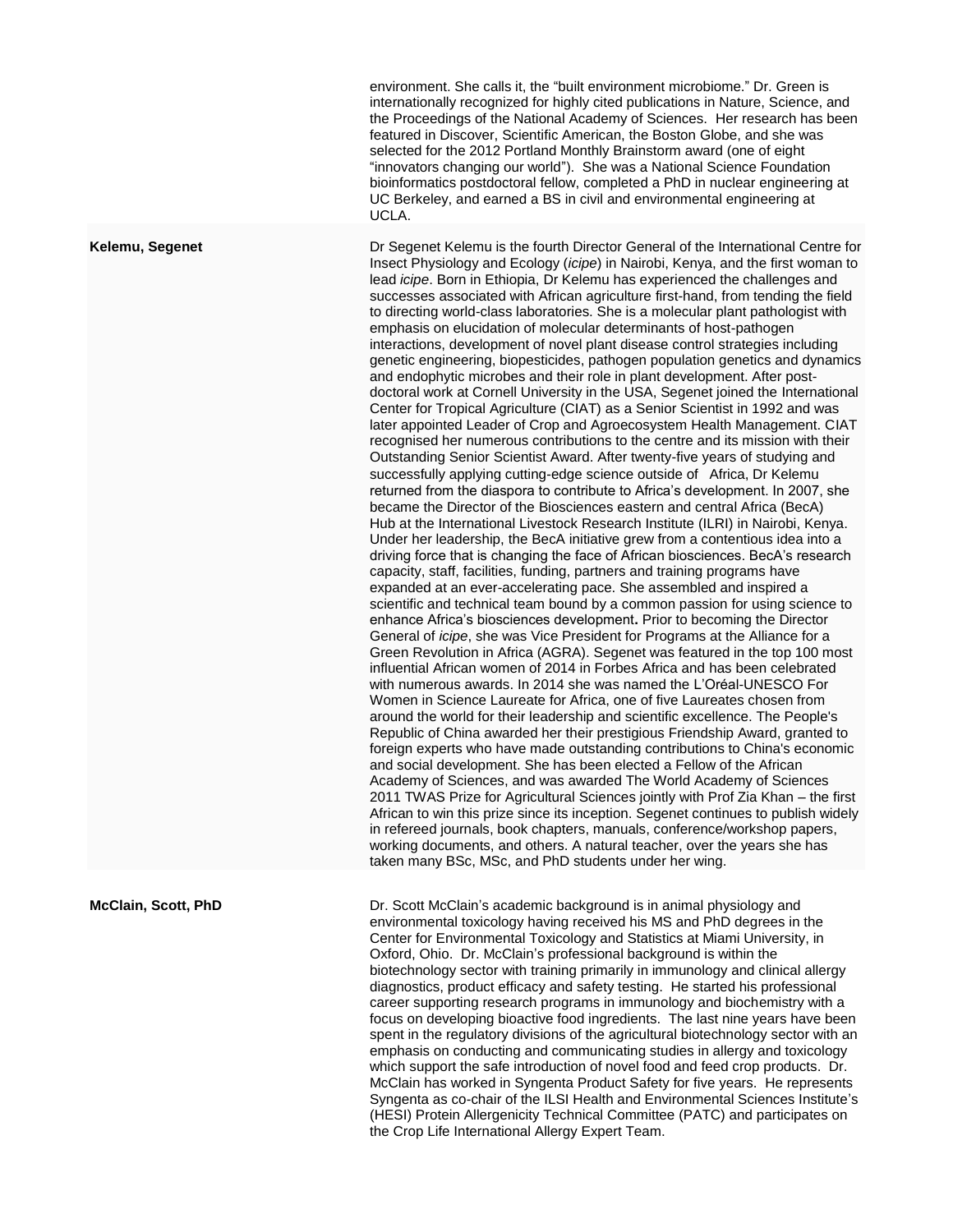**Tonui, Willy K., PhD, RBP** Dr. Willy Kiprotich Tonui, is Chief Executive Officer at the National Biosafety Authority (NBA), Nairobi, Kenya. He is responsible for the day to day management of the Authority. The role of NBA is to regulate research and commercial activities involving GMOs in Kenya. Before joining NBA he helped to establish a Biorisk Management and Dual Use Research (BIORISK-DUR) programme and Office of Health Safety and Environment (OHSE) the Kenya Medical Research Institute (KEMRI). Dr Tonui has served as the Chair of the Board of Directors for the global International Federation of Biosafety Associations (IFBA), and the only recognized Registered Biosafety Professional (RBP) in Africa. He is also the Founder Member and Past President of African Biological Safety Association (AfBSA) www.afbsa.org a seven-year old professional association that seeks to congregate practitioners of biological safety, promote biosafety and biosecurity as a discipline through awareness and to facilitate the sharing of biosafety and biosecurity information in the African region. He is also a member of the American Biological Safety Association (ABSA), European Biosafety Association (EBSA) and the Asia Pacific Biosafety Association (APBA). Willy studied for his BSc (Biological Sciences and Chemistry) at Kurukshetra University (India), MSc and PhD in Immunology (specialty in vaccine development) from Kenyatta University (Kenya) and did his Post-doctoral training at the School of Veterinary Medicine at Colorado State University, USA. Willy has a career-long history of consistently supporting national programmes, regulations and policies in Kenya. He is a registered Expert on Environmental Impact Assessment and Audit (EIA/EA) by the National Environmental Authority (NEMA). In general he supports National programmes in developing laws and regulations in hazardous waste management, biosafety, biosecurity, occupational health and safety, Disaster Management, Quality Management and Cleaner Productivity enhancement. He has consulted with the World health Organizations (WHO), Centres for Disease Control (CDC), Organization for Economic Cooperation and Development (OECD), World Organization for Animal Health (OIE in Biosafety and Biosecurity, International Health Regulations, Good Laboratory Practices and Accreditation systems. In Kenya he is a member of several national committees. He is an author of Laboratory Safety Handbook and three other books on Fire Safety and Prevention.

**Ushio, Misti, PhD** Dr. Misti Ushio joined Harris & Harris Group in 2007 and is currently Chief Strategy Officer and a Managing Director. Prior to joining Harris & Harris Group in 2007, Ms. Ushio worked for Merck & Co. for over 10 years in the BioProcess Research & Development group, which focused on vaccines and biologics development. She also worked as a Technology Licensing Officer at Columbia University. Ms. Ushio currently serves on the board of Accelerator-NYC, TARA Biosystems, AgBiome, Senova Systems, SynGlyco, ProMuc, and OpGen. Her past investments include BioVex (acquired by Amgen), TetraVitate (acquired by Eastman) and Ancora Pharmaceuticals (acquired by Corden Pharma). She also serves as founding CEO of TARA Biosystems. Ms. Ushio serves on the Executive Oversight Committee for the Columbia University Coulter Foundation Grant, the Executive Committee for the American Heart Association's Health Sciences Innovation Investment Forum, the Executive Board for the NYC Venture Fund, and review committee the Robertson Fund at Rockefeller University. She was graduated from Johns Hopkins University (B.S., Chemical Engineering), Lehigh University (M.S., Chemical Engineering) and University College London (Ph.D., Biochemical Engineering).